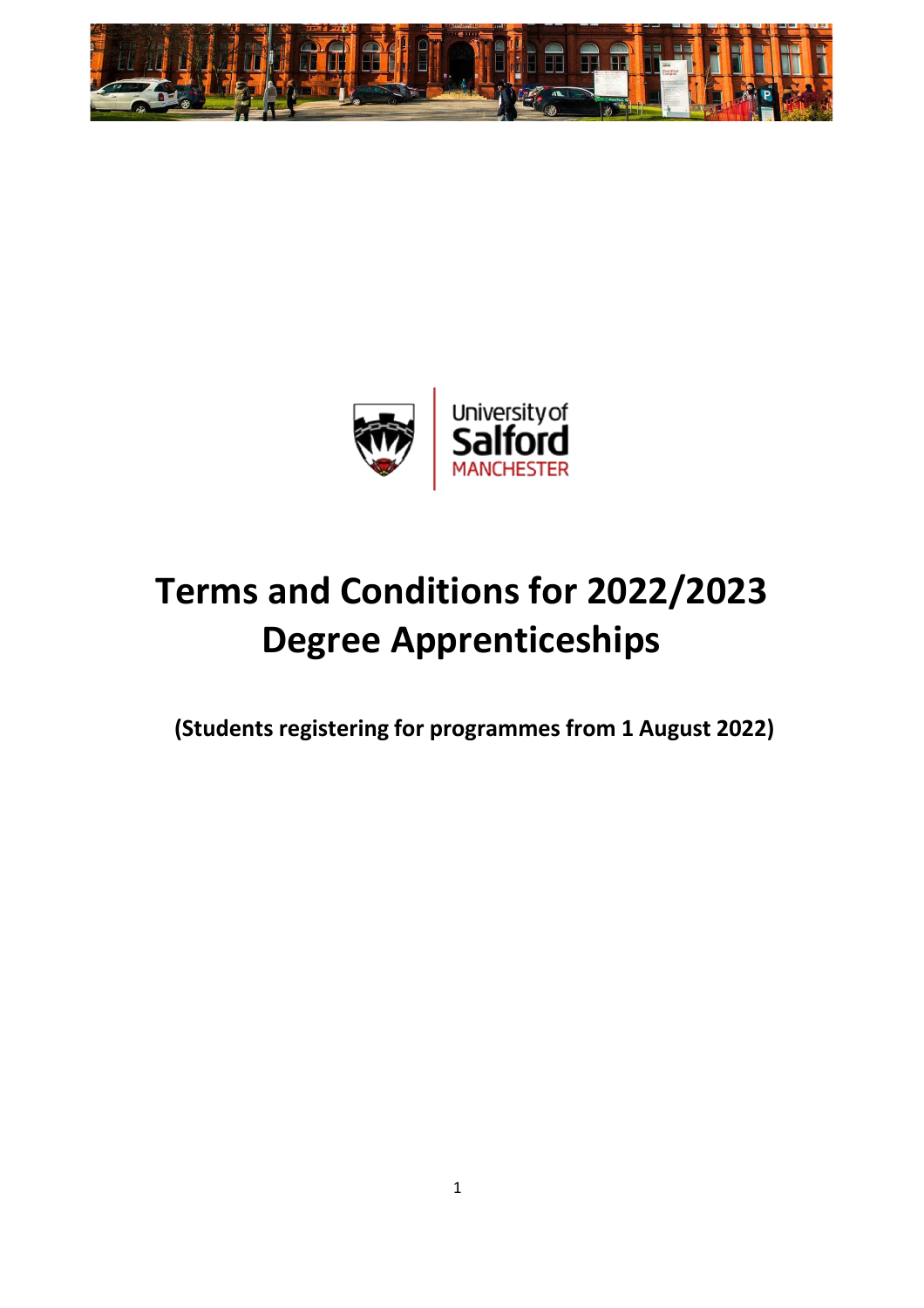## **Index of Contents**

| Paragraph      | <b>Description</b>                                             | Page<br>No. |
|----------------|----------------------------------------------------------------|-------------|
|                |                                                                |             |
| $\mathbf{1}$   | Your Programme                                                 | 21          |
| $\overline{2}$ | Fees and Payment                                               | 21          |
| 3              | Programme Information                                          | 22          |
| 4              | <b>Rules and Regulations</b>                                   | 22          |
| 5              | Withdrawal of/changes to programmes and modules                | 24          |
| 6              | If you want to leave your programme and the University         | 24          |
| 7              | Circumstances in which you may be removed from your            | 24          |
|                | programme                                                      |             |
| 8              | What happens if any exceptional and unforeseen events prevent  | 25          |
|                | us delivering your programme                                   |             |
| 9              | What you need to do if there is a change to your circumstances | 26          |
|                | and you need a 'break from study' (interruption)               |             |
| 10             | What to do if things go wrong                                  | 26          |
| 11             | Misconduct                                                     | 26          |
| 12             | Ownership of your work                                         | 26          |
| 13             | Facilities, accommodation and support services                 | 27          |
| 14             | Collaboration with other providers to deliver your programme   | 27          |
| 15             | Protecting your data                                           | 27          |
| 16             | Fitness to study                                               | 28          |
| 17             | Students' Union                                                | 28          |
| 18             | Changes to terms and conditions                                | 28          |
| 19             | Graduation                                                     | 28          |
| 20             | Applicable law                                                 | 29          |
| 21             | Glossary                                                       | 29          |
| 22             | List of our Rules, Regulations, Policies and Procedures        | 31          |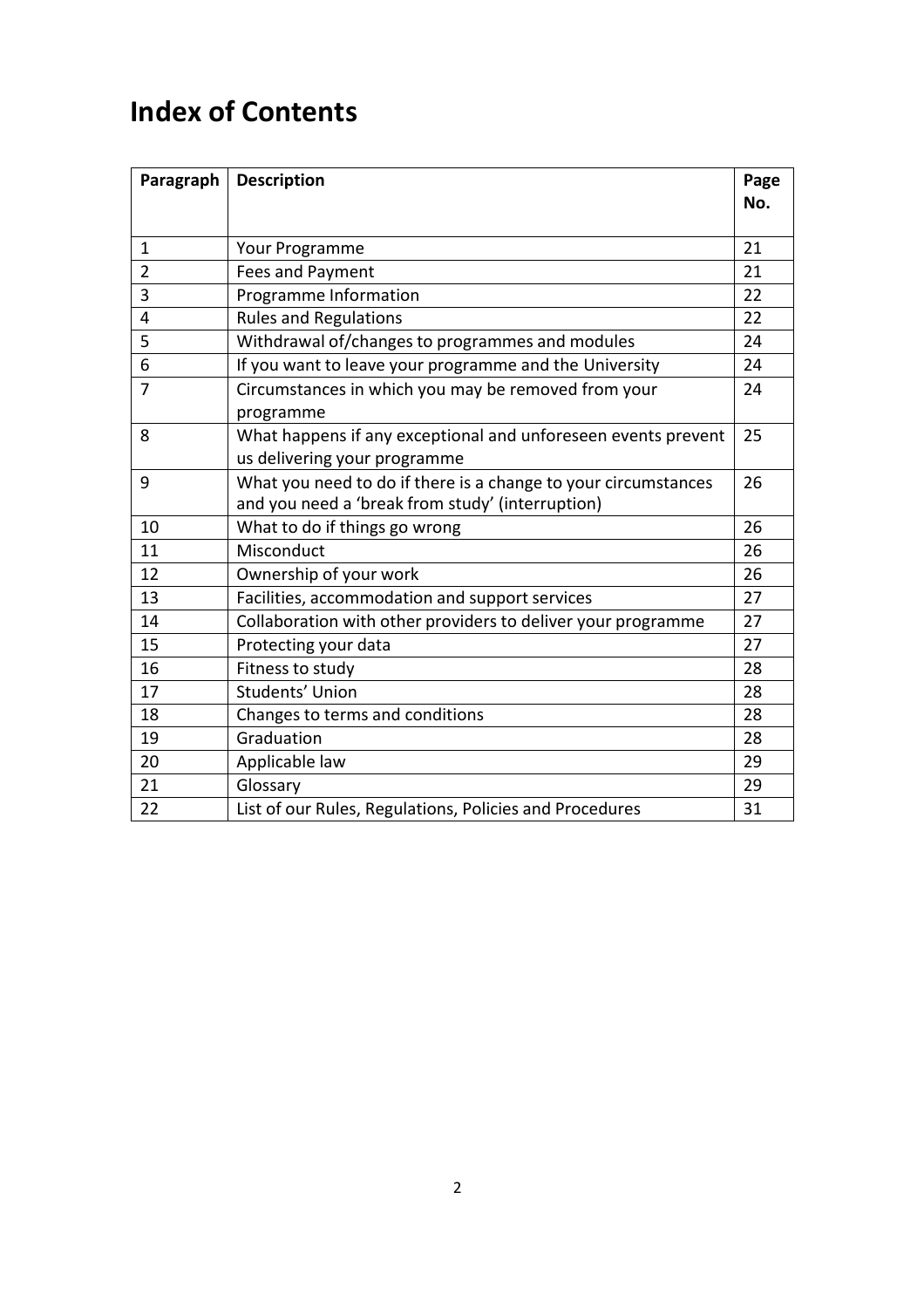#### **Introduction**

These Terms and Conditions apply to all students who are undertaking higher or degree apprenticeships with us and set out provisions that are central to our relationship with you. You should read these Terms and Conditions very carefully as they contain important information, but particular attention is drawn to the paragraphs in **bold**. If you want more information or are unsure about anything in these Terms and Conditions, please see the dedicated zone on the [website.](https://beta.salford.ac.uk/student-terms-and-conditions)

If another provider is responsible for delivering all or part of your programme in collaboration with us, and you are paying tuition fees directly to that provider, then in addition to the provider's terms and conditions, you will be bound by our terms and conditions which are [here.](https://beta.salford.ac.uk/student-terms-and-conditions)

If another provider is responsible for delivering all or part of your programme and you are paying tuition fees directly to that provider, then the terms and conditions which apply to you are [here.](https://beta.salford.ac.uk/student-terms-and-conditions)

#### **Otherwise if you are not a higher or degree apprenticeship student, then the terms and conditions which apply to you are [here](https://beta.salford.ac.uk/student-terms-and-conditions)**

There is a Glossary at the end of these Terms and Conditions which explains the meaning of certain words that we use.

By accepting the offer for the programme in our offer letter you accept and are bound by the following:

- these Terms and Conditions;
- our offer letter (if you have both conditional and unconditional offer letters, the unconditional offer letter takes precedence over the conditional offer letter);
- information on [Course Finder \(](http://www.salford.ac.uk/study/a-to-z)which supersedes and takes precedence over information about your programme which is in our prospectus – see below);
- our Student Charter and Student Code of Conduct which set out what you can expect from us and the behaviours, commitment and input that you will need to drive your academic success and student journey; and
- all of the other Rules, Regulations, Policies and Procedures which apply to all students and which are accessible via links below.

The above documents are listed in descending order of priority and that order of priority will be applied to resolve any conflict or inconsistency between any of the documents.

Our 'Key Facts [about](https://beta.salford.ac.uk/student-terms-and-conditions) Fees' document and Tuition Fees Policy do not apply to higher or degree apprentices and everything you need to know about fees is set out in clause 2 below.

#### **Unless you have a good reason for not doing so, you must attend all timetabled and**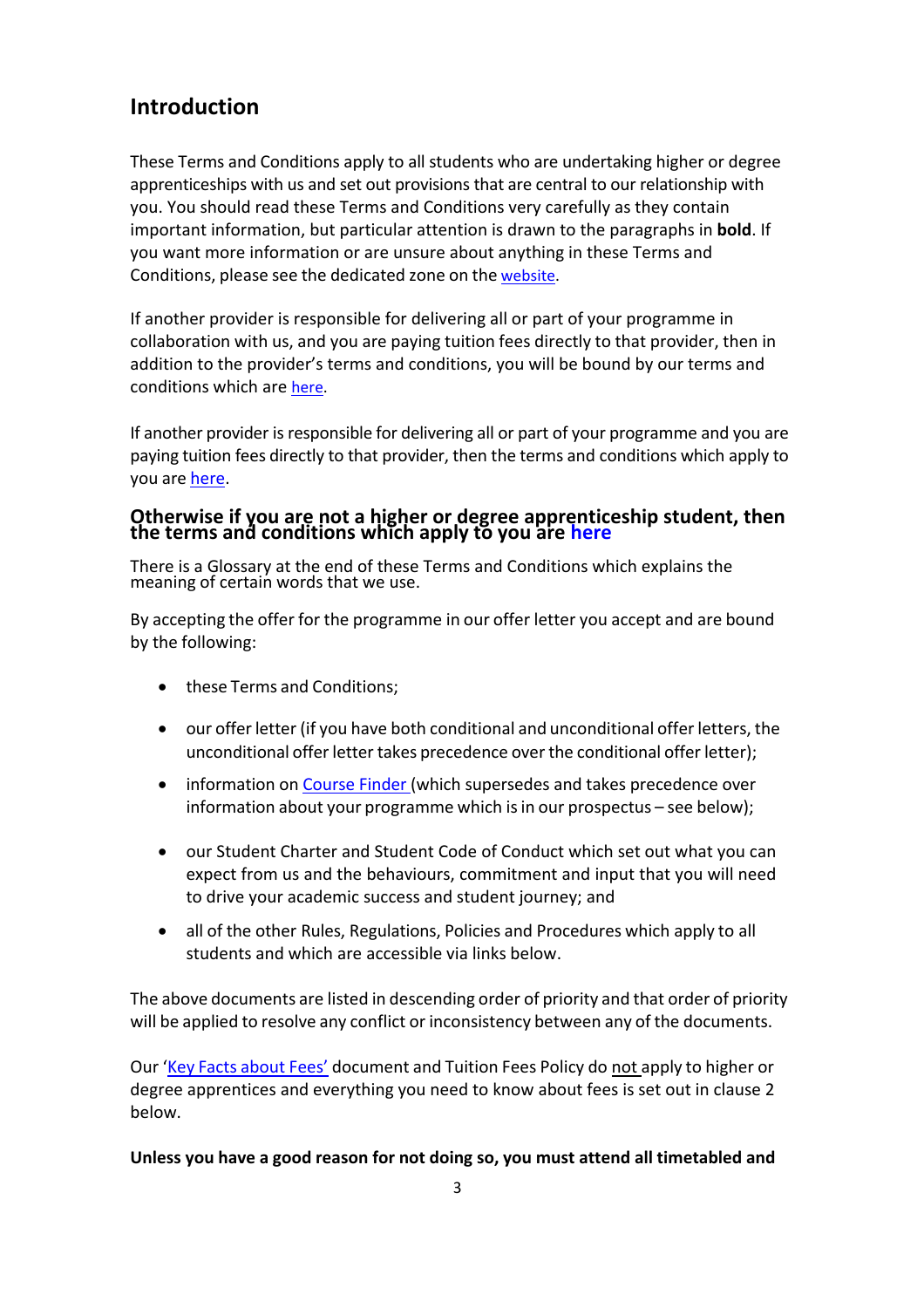**scheduled events for your programme and your compliance may be monitored. Failure to meet the minimum attendance and participation requirements may result in cancellation of your contract and your removal from the programme.**

#### **1. Your Programme**

- a. These Terms and Conditions are to be read in conjunction with the apprenticeship agreement between you and your employer ('apprenticeship agreement') and the commitment statement which has been signed by you, your employer and the University. If your apprenticeship is with the University, then references to 'your employer' in these Terms and Conditions mean the University.
- b. The University will only be responsible for paying you and for performing the employer's obligations under your apprenticeship agreement if you are an apprentice of the University and the University is your employer.
- c. As a requirement for studying your programme, you must register with us before the start of each year of study. Only students who are registered within the registration period have access to our facilities and services and the registration period ends 2 weeks after your programme starts in each study year. If our offer is conditional, you must have satisfied all of the conditions set out in the offer letter before you may register as a student and start your programme. Conditions must also be satisfied within any timescale we have specified in our offer letter. **Your contract may be cancelled and you may be removed from your programme if you do not register for any year of study within the registration period and a break in learning has not been agreed by your employer and us. This period ends 2 weeks after your programme starts in each year of study.**

#### **2. Fees and Payment**

Throughout your apprenticeship you must give notice straightaway by email to [mailto:apprenticeships@salford.ac.uk,](mailto:apprenticeships@salford.ac.uk) and by email or other written communication to your employer link tutor/clinical educator, if there is any change to your circumstances or employment status.

- a. Student loans are not available for higher or degree apprenticeship programmes but, as a higher or degree apprentice, your tuition fees for the programme will be paid by the Government and your employer. This meansthat there should be nothing for you to pay unless you incur fines or penalties as a result of breaching any of our rules andregulations(e.g. library fines).
- b. You must perform your obligations and duties under your apprenticeship agreement and your commitment statement.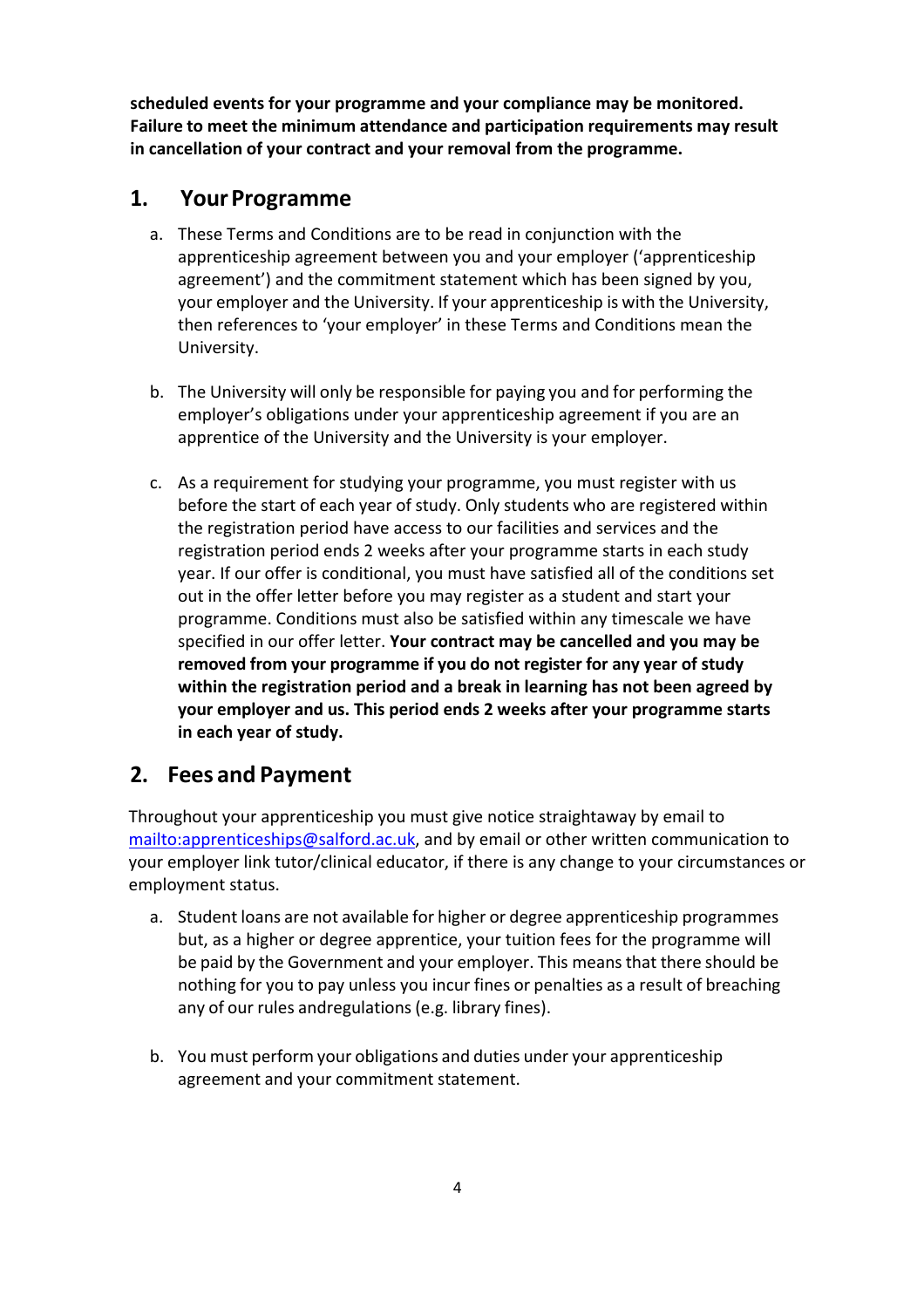- c. We are required to disclose and share relevant information about you and your studies with your employer and you authorise us to do so.
- d. We will not take action against you for unpaid tuition fees because they are not your responsibility. However, any unpaid fines and penalties you owe us may be referred to external agencies for collection and ultimately collected through the courts.

#### **3. Progammeinformation**

- a. The key information you need about your programme (including the programme title, length, modules, tuition fees/other costs) is in [Course Finder](http://www.salford.ac.uk/study/a-to-z) and our offer letter.
- b. As our prospectusis published so far before the start of the application process to give you information about your options, certain changes are unavoidable. [Course Finder](http://www.salford.ac.uk/study/a-to-z) and our offer letter, rather than our prospectus, should be regarded asthe sole sources of information to be relied on asthey contain the most current and definitive information you need.

#### **4. Rules and Regulations**

a. By accepting our offer, you agree to abide by our Academic Regulations

(which cover, amongst other matters, assessment, academic progression and awards) and also our student policies and procedures (see paragraph 22). We reserve the right to make changes to our Academic Regulations and other policies and procedures and to introduce additional documents (normally before the start of each year of study but, where necessary, at other times) where they benefit students or are necessary because of changes in law, regulatory or funder requirements, or theyreflect good practice or aid clarification. We will give you notice where changes are made.

b. If any compulsory vaccination or other requirements apply to students studying your programme, then you must comply with them to remain on the programme.

New requirements which you must comply with may be introduced, or changes to existing requirements you must comply with may be made, where they are imposed by law or a third party (e.g. an accrediting professional body) or they reflect current good practice. We will give you notice of any which apply to you. If there are particular requirements for your programme that you must comply with, they will be specified in our offer letter.

c. If you are studying a programme to practise a particular profession, or a programme which may lead you to apply for registration with a professional body so that you are permitted to practise a particular profession, any concerns about your fitness to practice will be considered under our **[Fitness to Practice](https://beta.salford.ac.uk/student-terms-and-conditions)**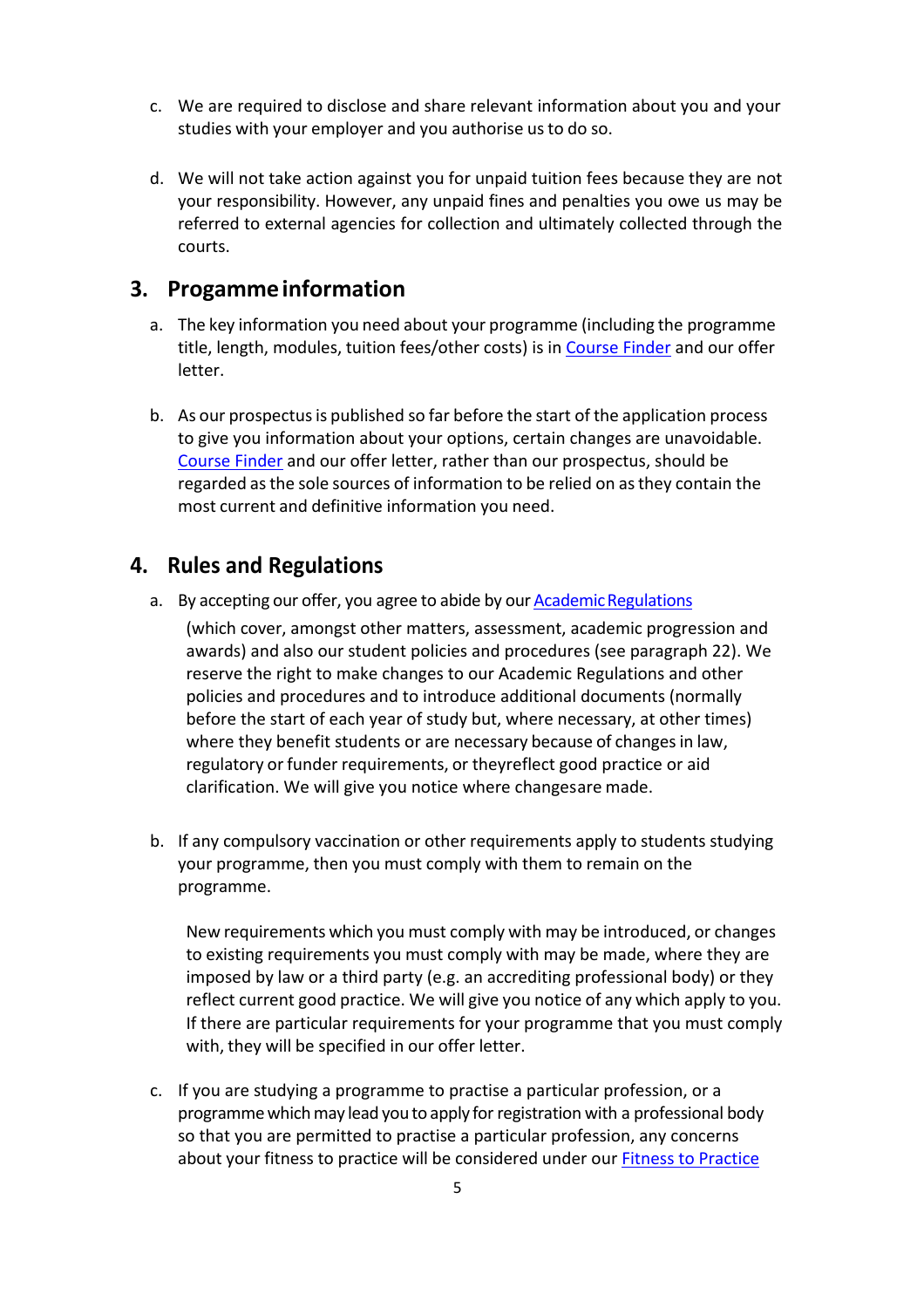[Procedure.](https://beta.salford.ac.uk/student-terms-and-conditions) (Note: in addition to our Rules and Regulations, you must also comply with the Rules and Regulations of the applicable professional body).

- d. The qualification you leave with will depend on the level of your programme, the credits/marks you obtain and the threshold of classification you reach as set out in our Academic Regulations.
- e. Assessment outcomes are confirmed by Assessment Boards. You may submit an academic appeal against a decision reached by an Assessment Board, but specified grounds and time limits apply (see Academic Appeals [Procedure.](https://beta.salford.ac.uk/student-terms-and-conditions) **If you submit an appeal, you may be prevented from progressing on your programme pending the outcome. If your appeal is unsuccessful and results in a 'break in learning' (interruption of study), the consequences would have to be negotiated and agreed with your employer.**
- f. Ideally you should read all of the applicable rules, regulations, policies and procedures (see paragraph 23) before you accept an offer. However, asthere is a lot of information for you to absorb (some of which you may only need to know at a later stage or some of which may never be relevant to you), we have tried to identify in these Terms and Conditions the key points you need to know and to signpost more detailed information so you can find it if needed.
- g. We have a duty of care to our staff, students, visitors and others involved with University activities who may come into contact with our students and a duty to safeguard children and vulnerable adults who may be on campus. For this reason, we require all of our students to disclose any relevant unspent criminal convictions once they have accepted an offer of a place and we will then consider the impact of any criminal convictions that are disclosed. You must make the disclosure as soon as possible after you have accepted an offer and at least 30 days before the scheduled start date for your programme (or straightaway if there are fewer than 30 days before that scheduled start date).

A criminal record may not, in itself, prevent you from studying a programme. However, if we decide that the disclosed criminal conviction(s) mean that you pose a threat to our staff, students, visitors or others involved with University activities with whom you may come into contact or that allowing you to study a programme would be contrary to law, then we will cancel your contract and remove you from the programme. For further information see our [Applicant](https://beta.salford.ac.uk/student-terms-and-conditions) and Student [Criminal Convictions](https://beta.salford.ac.uk/student-terms-and-conditions) Policy.

Failure to disclose this information, or disclosure of incorrect or misleading information, could also result in cancellation of your contract and your removal from the programme (see paragraph 7).

We accept no responsibility for any adverse consequences which result from cancellation of your contract and your removal from the programme.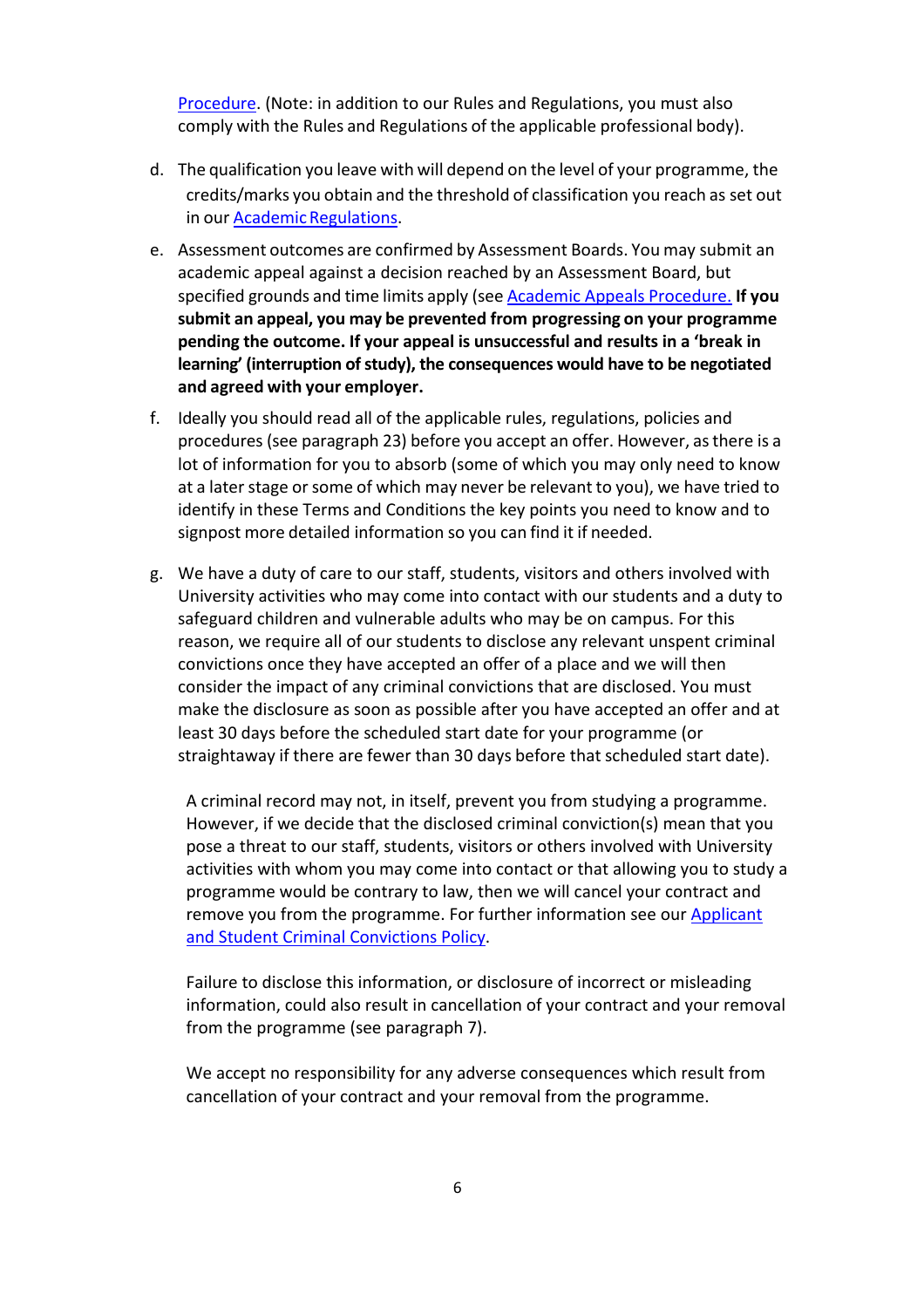- h. If your programme requires you to undergo a Disclosure and Barring Service (DBS) check your place on the programme will be conditional on such check being satisfactorily completed. We are not responsible for any delay in carrying out the check unless it is solely our fault. The DBS check is in addition to any disclosure that you are required to make under paragraph 4g.
- i. We use IT facilities to deliver your programme (including assessments) and, in using our IT system, you must comply with our [IT Acceptable Use Policy.](https://beta.salford.ac.uk/student-terms-and-conditions) In particular, you are responsible for all activity on your user account and your password must be kept secure. Monitoring of your account may be carried out to ensure there is no misuse. Misuse is punishable with penalties including blocking of your account and/or fine. (A fee of £100 also appliesto re-connect to our IT system if you have been disconnected as a result of not complying with our IT Acceptable Use Policy).

#### **5. Withdrawal of/changesto programmes andmodules**

- a. **Occasionally programmes, or the way in which they are delivered, or the facilities we use to deliver them, may need to be significantly changed or withdrawn after offers have been accepted.** If this happens, we will give you notice as soon as reasonably practicable and will do what we can to mitigate any adverse effects. This is unusual but can happen where:
	- We consider that the change is beneficial to students; or
	- the programme is not viable to run or will not give students the appropriate educational experience (such as where there is insufficient take-up by students or where funding or (if your programme is accredited) accreditation is withdrawn; or
	- we are affected by an exceptional event that is outside our reasonable control. For illustration purposes only, examples would be natural disaster, adverse weather, terrorism, pandemic or industrial action; or
	- we have to adapt to comply with new or modified laws and regulations or rules of applicable professional bodies; or
- b. The range of optional modules available to you may also change for the reasons outlined above and also where modules are over-subscribed or (if you have takena 'break in learning' (interrupted your studies) or we have agreed that your place can be deferred) modules are discontinued.
- c. Our [Refunds and Compensation Policy](https://beta.salford.ac.uk/student-terms-and-conditions) sets out the circumstances in which we may offer compensation where it becomes necessary for us to make changes that could substantially and adversely affect your studies.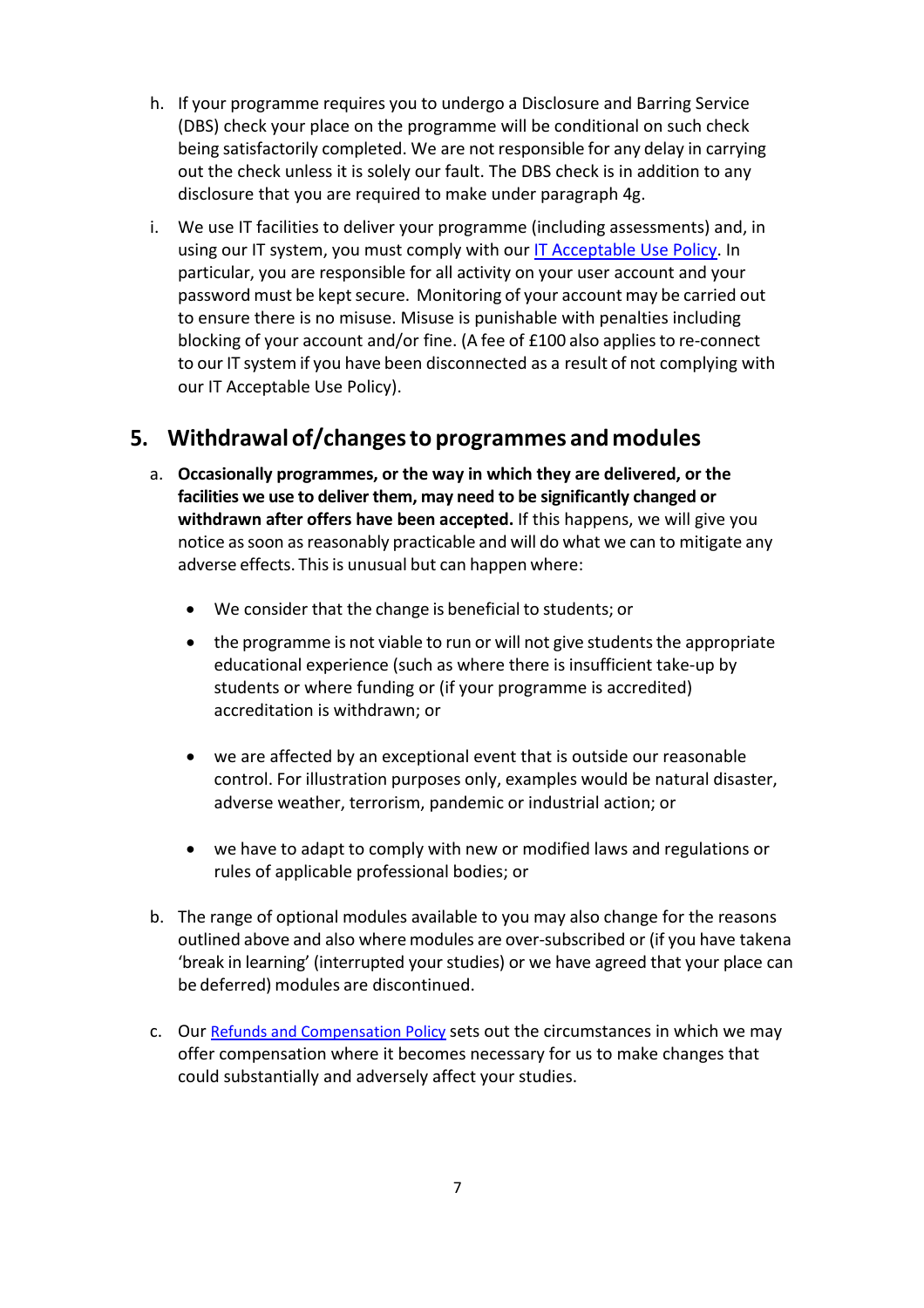#### **6. If you want to leave your programme and the University**

If you want to leave the University, you must give notice as follows:

- a. via the [Student](https://beta.salford.ac.uk/student-terms-and-conditions) Self Service [Portal](http://www.salford.ac.uk/students/self-service-for-students)
- b. by sending an email to Apprenticeships@salford.ac.uk.
- c. By sending an email or other written communication to your employer link tutor/clinical educator.

Cancellation may havefinancial and other implications for you so you should always discussthis with youremployer before you make a decision.

#### **7. Circumstancesin which you may be removed from your programme**

**We may cancel your contract (permanently remove you from your programme) if:**

- **i. you give us any false, misleading or materially incomplete information in relation to your application. (We may also inform your employer and any relevant external bodies about this); or**
- **ii. you do not disclose any relevant unspent criminal conviction by the deadline for disclosure or you disclose information that is incorrect or misleading (see paragraph 4g)**
- **iii. you do not register at the appointed time and/or you have a 'break in learning' (interruption ofstudy)that has not been agreed by your employer and us; or**
- **iv. fines or penalties which you owe us under our Rules and Regulations are not paid by the due date for payment; or**
- **v. you commit any fraud in connection with any payment to us; or**
- **vi. you do not meet the minimum attendance and participation requirements (including those of any professional body which accredits your programme); or**
- **vii. you do not engage with your programme for a period of 12 or more weeks or you do not engage with preparation for your End Point Assessment within 12 weeks of completing your academic qualification; or**
- **viii. you do not meetthe assessment criteria to progress with your programme; or**
- **ix. you have committed serious misconductfor which the penalty of expulsion is imposed under our [Student Misconduct Procedure](https://beta.salford.ac.uk/student-terms-and-conditions) or Student Academic Integrity and [Academic Misconduct](https://beta.salford.ac.uk/student-terms-and-conditions) [Procedure;](https://beta.salford.ac.uk/student-terms-and-conditions) or**
	- **x. you are found unfit to practise for which the penalty of expulsion is imposed under our Fitnessto Practice [Procedure;](https://beta.salford.ac.uk/student-terms-and-conditions) or**
	- **xi. you have not complied with any compulsory vaccination or other requirements which apply to students who are studying your programme; or**
	- **xii. your employer dismisses you from your apprenticeship or your apprenticeship**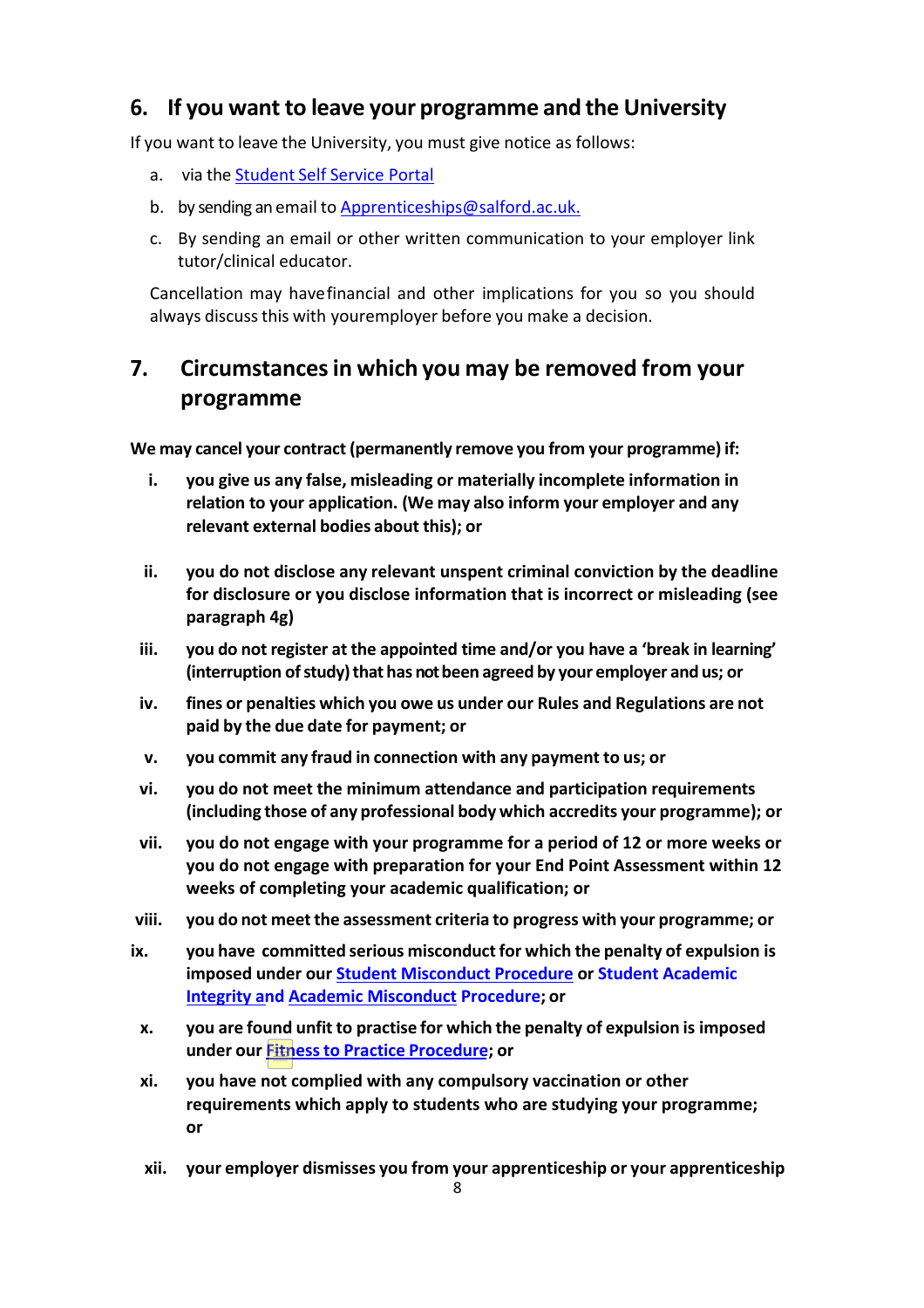**agreement ends for any other reason; or**

- **xiii. you no longer meet all of the eligibility criteria which apply to higher or degree apprentices; or**
- **xiv. you do not adhere to your commitmentstatement; or**
- **xv. you prevent usfrom disclosing and sharing relevant information about you and yourstudies with your employer.**

Removal from your programme means that you would no longer be a student of the University and would no longer be able to make use of the University facilities, attend lessons/lectures, sit examinations or submit assignments for marking. Any assessments/ assignments, (e.g. course work or exams) that you did submit or take, following cancellation, would be considered as null and void. If you were allowed to rejoin the programme at a future date, you would be required to retake the applicable module(s) (i.e. attend all classes and do all assessments and examinations again before you could continue your studies or be awarded a qualification).

## **8. What happens if exceptional and unforeseen events prevent us delivering your programme**

Our [Student Protection Plan](https://beta.salford.ac.uk/student-terms-and-conditions) and [Refund and Compensation Policy](https://beta.salford.ac.uk/student-terms-and-conditions) explain the measures we will take to protect our students if the continuation of their studies is put at risk due to any exceptional and unforeseen events (e.g. loss of our degree awarding powers). If, despite our efforts, we were unable to continue to deliver your programme or to offer any suitable alternative that was acceptable to you andyour employer then, assuming it was possible, a transfer to an alternative provider would have to be negotiated and arranged by your employer with that provider.

#### **9. Taking a 'break in learning' (interrupting yourstudies)**

- a. You may take a 'break in learning' (interrupt your studies) only if you plan to resume your studies at a later date and the interruption (including the duration) is expressly agreed by the University and your employer. For example, you may wish or need to interrupt your studies for medical treatment or for family/personal reasons.
- b. We can provide a range of support if you are experiencing any difficulties and please see paragraph 13c which explains how to access help.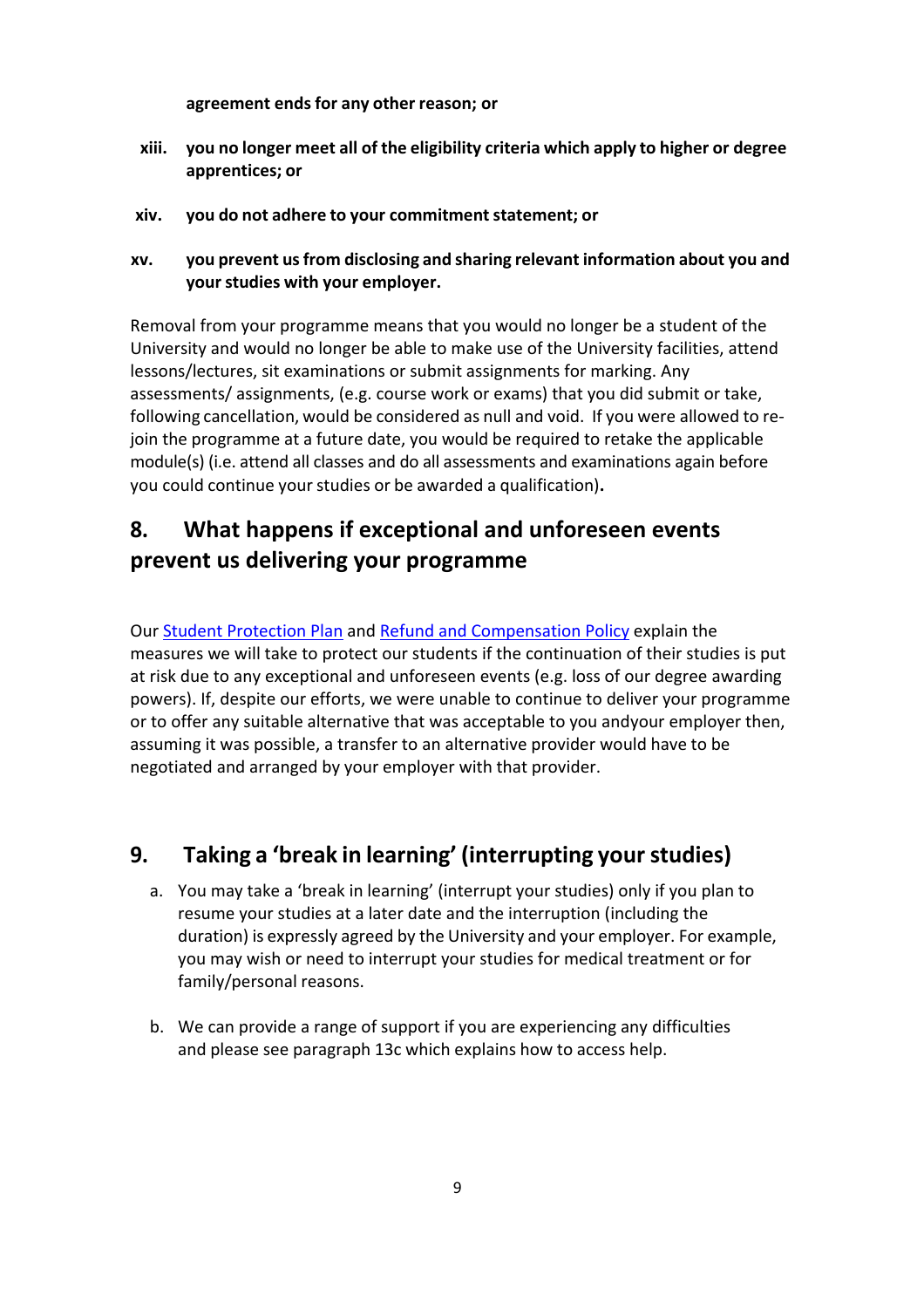- c. If you intend to take a 'break in learning' (interrupt your studies), you must give notice straightaway as follows:
	- via the [Student Self-Service Portal ;](https://www.salford.ac.uk/askus)
	- by sending an email to [Apprenticeships@salford.ac.uk](mailto:Apprenticeships@salford.ac.uk)
	- by sending an email or other written communication to your employer link tutor/clinical educator.

#### **10. What to do if things go wrong**

If you have not received the service we have promised you, you can make a complaint. We have two complaints procedures which should be followed: one for [applicants](https://beta.salford.ac.uk/student-terms-and-conditions) and one fo[r students.](https://beta.salford.ac.uk/student-terms-and-conditions)

If we do not resolve your complaint to your satisfaction, you may be able to take your complaint to the Office of the Independent Adjudicator whose role is to provide an independent Scheme which reviews complaints against higher education providers. Where complaints are found to be justified or partly justified, the Office of the Independent Adjudicator will make recommendations for us to implement.

#### **11. Misconduct**

Action will be taken against you if you are found guilty of misconduct. Penalties range from zero marks for assessments through to expulsion depending on the type and severity of the misconduct. Serious misconduct may result in your suspension (and loss of accessto facilities and services) pending the outcome of disciplinary action.

#### **12. Ownership of your work**

With certain limited exceptions set out in our [IP Policy \(](https://beta.salford.ac.uk/student-terms-and-conditions)e.g. where outputs are cocreated), as between you and the University, you are the owner of all copyright and other intellectual property rights in the works which you create during your programme. Such ownership is, however, subject to the terms of your apprenticeshipagreement.

#### **13. Facilities, accommodation and support services**

- a. Our facilities (e.g. Library, IT access) may need to be suspended or modified because of essential maintenance, refurbishment orimprovements or health and safety concerns or other circumstances outside our reasonable control. We will maintain facilities to a reasonable level and, wherever possible, will minimise disruption.
- b. Third parties own and manage the student accommodation which is located on campus and, if you are staying there, you will have a separate contract for your accommodation with them.
- c. We offer a range of support services for our students for every aspect of life away from the lecture theatre and they can be accessed via our [askUS](https://www.salford.ac.uk/askus) web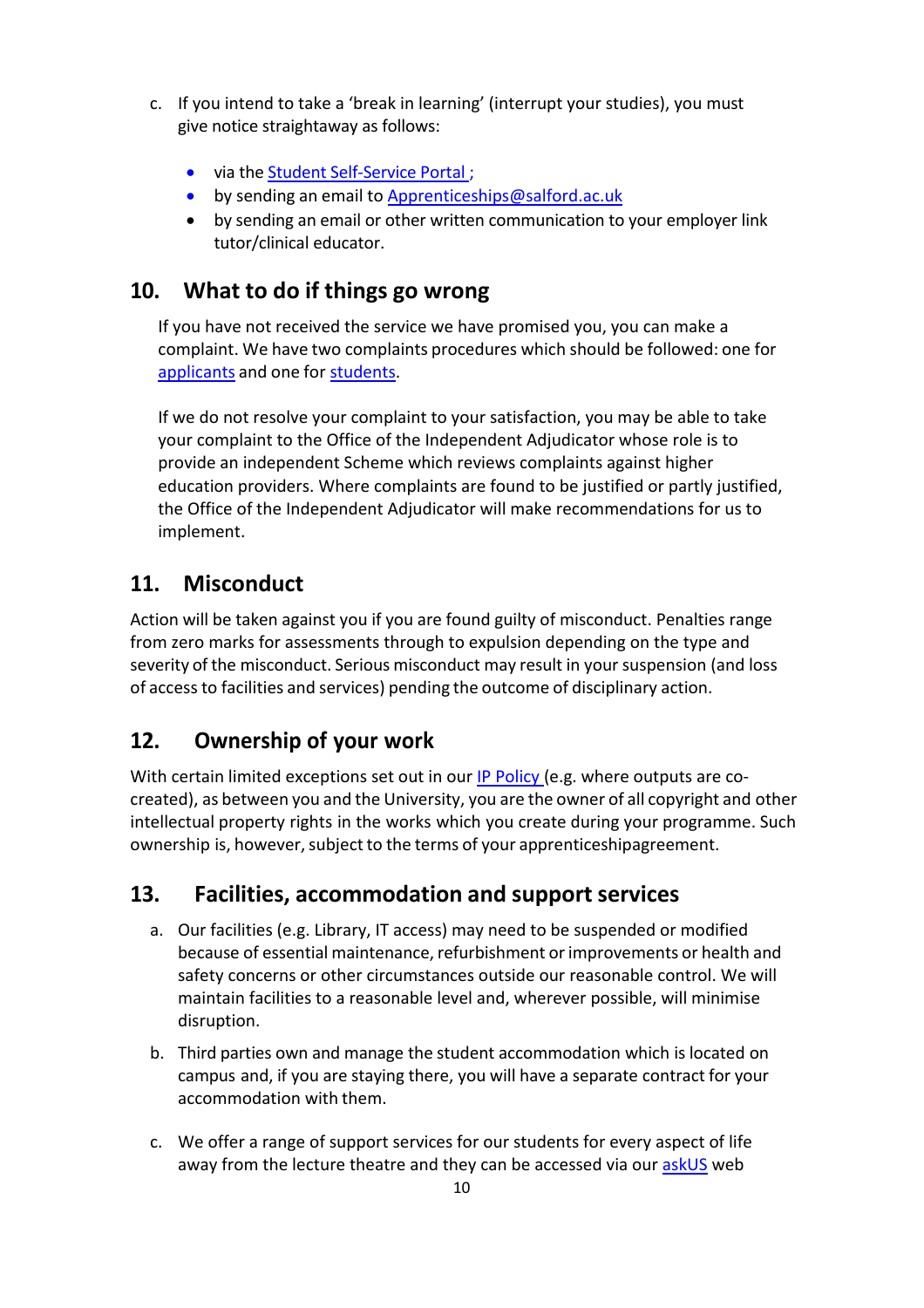pages or the askUS helpdesk in University House. These services can help in a wide range of circumstances, including if you are experiencing mental health problems, are struggling with your programme or are concerned about your fit with your programme.

#### **14. Collaboration with other providers to deliver your programme**

Where another provider with whom we are collaborating is responsible for the delivery of the whole or part of your programme, the following applies:

- a. In addition to our Rules and Regulations, you must also adhere to the applicable rules and regulations of the other provider (copies will be made available to you). In particular, you must pursue any complaint regarding delivery of your programme by that provider with that provider. Only if your complaint relates to your programme will you have a right to take your complaint to the final (review) stage of our complaints procedure.
- b. If your complaint alleges losses caused by both the University and the other provider, our liability will be limited to a fair proportion of your losses calculated by reference to the extent of our responsibility. Where it is within our power, we will assist you by requiring the other provider to provide you with any remedy to which you are entitled.

#### **15. Protecting your data**

- a. It is your responsibility to provide us with, and keep us promptly updated (via the [Student Self-Service Portal\)](https://www.salford.ac.uk/askus) about all changes to, your contact details, including your UK address and landline/mobile telephone numbers.
- b. We will process your personal data in accordance with all applicable Data Protection legislation and our document called Privacy [Statement](https://beta.salford.ac.uk/privacy/privacy-notice-students) which details how students' personal data will be processed and the purposes for which the data is collected. Please ensure that the information that you provide to us is true, correct and complete and that you update it when any details change. The Statement covers the sharing of information about you with certain third parties where we are required to do so including (where applicable to you):
	- your employer;
	- any regulatory body which has responsibility for registering you for the
	- profession to which your programme leads;<br>the Police. •

#### **16. Fitnessto study**

We have a pastoral duty towards all students which means we must follow up any concerns we may have about your physical or mental fitness to study under our **[Fitness](https://beta.salford.ac.uk/student-terms-and-conditions)** to [Study](https://beta.salford.ac.uk/student-terms-and-conditions) [Procedure.](http://www.salford.ac.uk/__data/assets/pdf_file/0009/653688/FitnessToStudyProcedure.pdf)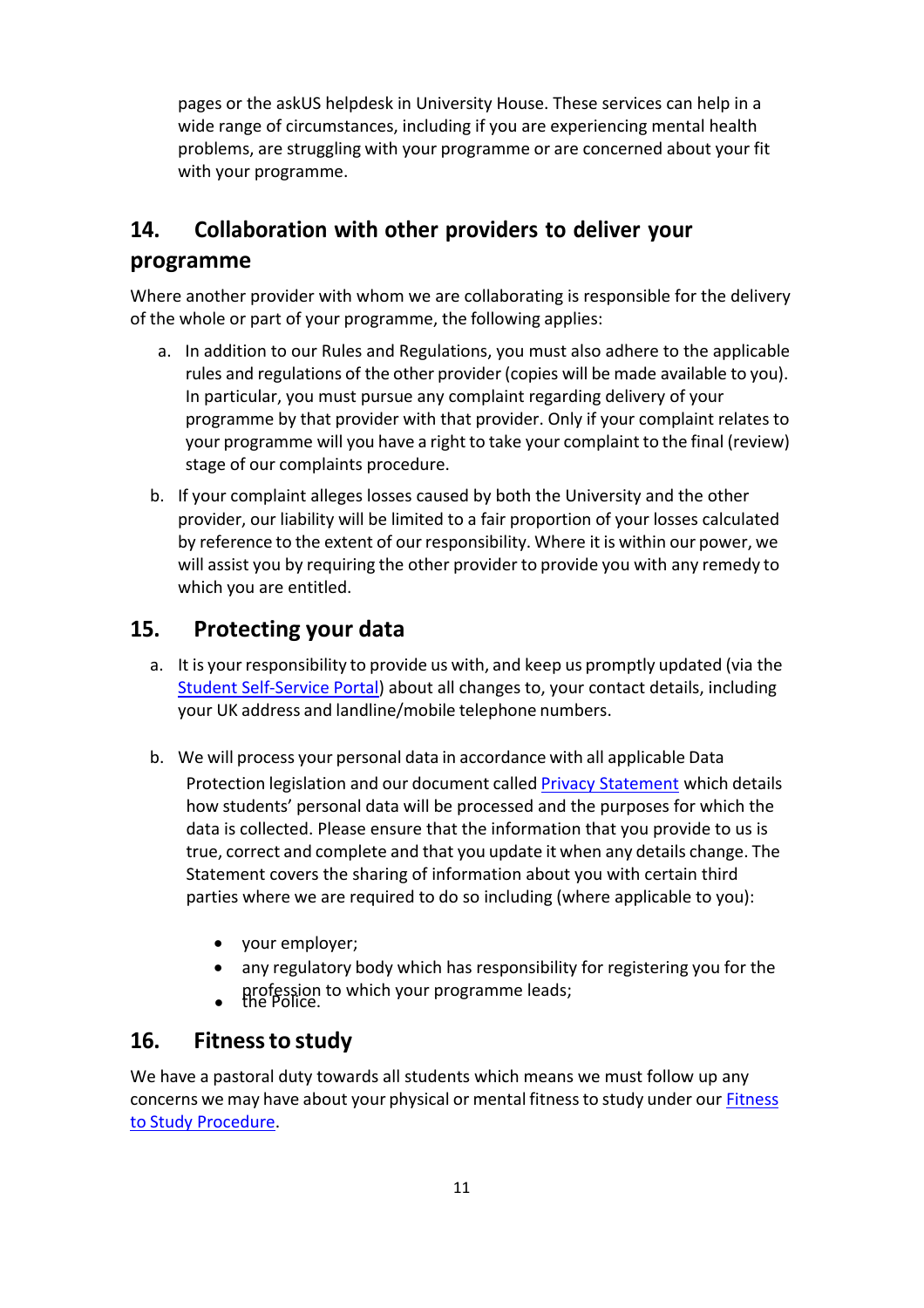## **17. Students' Union**

As a registered student you will be automatically registered as a member of the Students' Union unless you notify the President of the Students' Union that you do not wish to register. Further details about the Students' Union and opting out of membership are available at [www.salfordstudents.com.](http://www.salfordstudents.com/)

## **18. Changes to Terms and Conditions**

- a. We reserve the right to change these Terms and Conditions at any time without notice to you provided that the changes are either beneficial to students or are not significant or are in response to changes in applicable laws and regulations or rules of applicable professional bodies or are to rectify an error or are to aid clarification. Each version of these Terms and Conditions will be published in the Rules and [Regulation](https://beta.salford.ac.uk/student-terms-and-conditions) section of the Student hub on our website.
- b. Where there is any conflict or inconsistency between these Terms and Conditions any of Rules and Regulations listed below, these Terms and Conditions will prevail.

## **19. Graduation**

- a. The scheduling of our graduation ceremonies may have to be changed for unforeseen reasons outside our reasonable control. We will try to avoid or minimise disruption wherever possible. All gown hire, travel, accommodation and other costs for you and your guests attending graduation are the responsibility of you/your guests. Students/their guests from outside the UK should ensure that they have adequate insurance for their stay in the UK.
- b. The name that appears on all awarding documents will be your full name as it is written in our system on the date we award you a qualification. Unfortunately, our system is unable to recognise accent marks so your name will appear on awarding documents without any accent marks that your name may have. Name changes must be in accordance with our name [change](https://beta.salford.ac.uk/student-terms-and-conditions) policy. Awarding documentation will be issued in accordance with the timescales displayed on our [University](https://beta.salford.ac.uk/student-terms-and-conditions) Website at the time of your award.

## **20. Applicablelaw**

English law governs your contract.

## **21. Glossary of Terms**

| cancellation/cancellation | The end of your legally binding agreement with the |
|---------------------------|----------------------------------------------------|
| of contract               | University regarding your programme and your       |
|                           | permanent removal from your programme.             |
|                           |                                                    |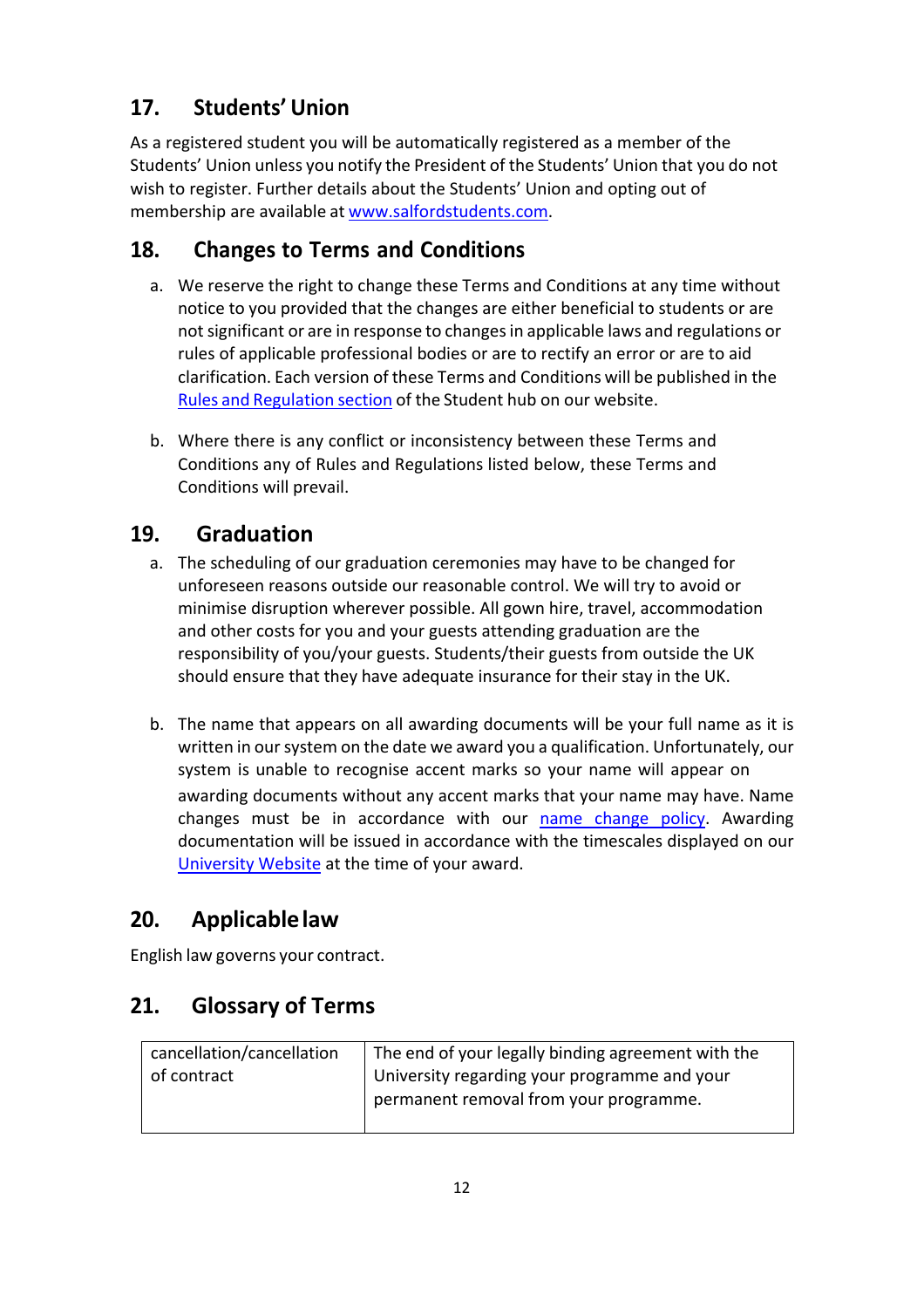| expulsion             | This is a disciplinary sanction which, where applied,<br>results in a student being permanently removed from<br>his/her/their programme at the University and the<br>cancellation of the contract between the student and<br>the University. A student who has been expelled from<br>the University would never be permitted to study at<br>the University again.                                                                                                                                   |
|-----------------------|-----------------------------------------------------------------------------------------------------------------------------------------------------------------------------------------------------------------------------------------------------------------------------------------------------------------------------------------------------------------------------------------------------------------------------------------------------------------------------------------------------|
| interruption of study | An interruption of study is where, with our prior<br>agreement, you take a formal break from study for a<br>specific period of time with the intention to resume<br>study at a future date.                                                                                                                                                                                                                                                                                                         |
| retake                | This refers to your third attempt at a module<br>assessment and means that you must attend all<br>classes and do all assessments for that module again.<br>Retake modules are subject to payment of a fee and<br>require re-registration for the module at the<br>appropriate time. Retake is different to reassessment.<br>Reassessment refers to your second attempt at any<br>assessment and will result in a capped mark for the<br>assessment of 40% (undergraduate) or 50%<br>(postgraduate). |
| suspension of Study   | A period of time during which we temporarily pause<br>your studies pending the outcome of a disciplinary<br>hearing related to an allegation of serious<br>misconduct. Suspension is a neutral act, but<br>restrictions may apply, e.g. access to the campus may<br>not be permitted and IT facilities may be withdrawn.                                                                                                                                                                            |
| unspent criminal      | An offence for which the applicable rehabilitation                                                                                                                                                                                                                                                                                                                                                                                                                                                  |
| conviction            | period has not ended. After a certain amount of time<br>(known as a rehabilitation period), a criminal<br>conviction becomes 'spent' and can be ignored. There<br>are different rehabilitation periods depending on how<br>old you were when you were found guilty by a Court<br>and on the sentence or punishment you were given.                                                                                                                                                                  |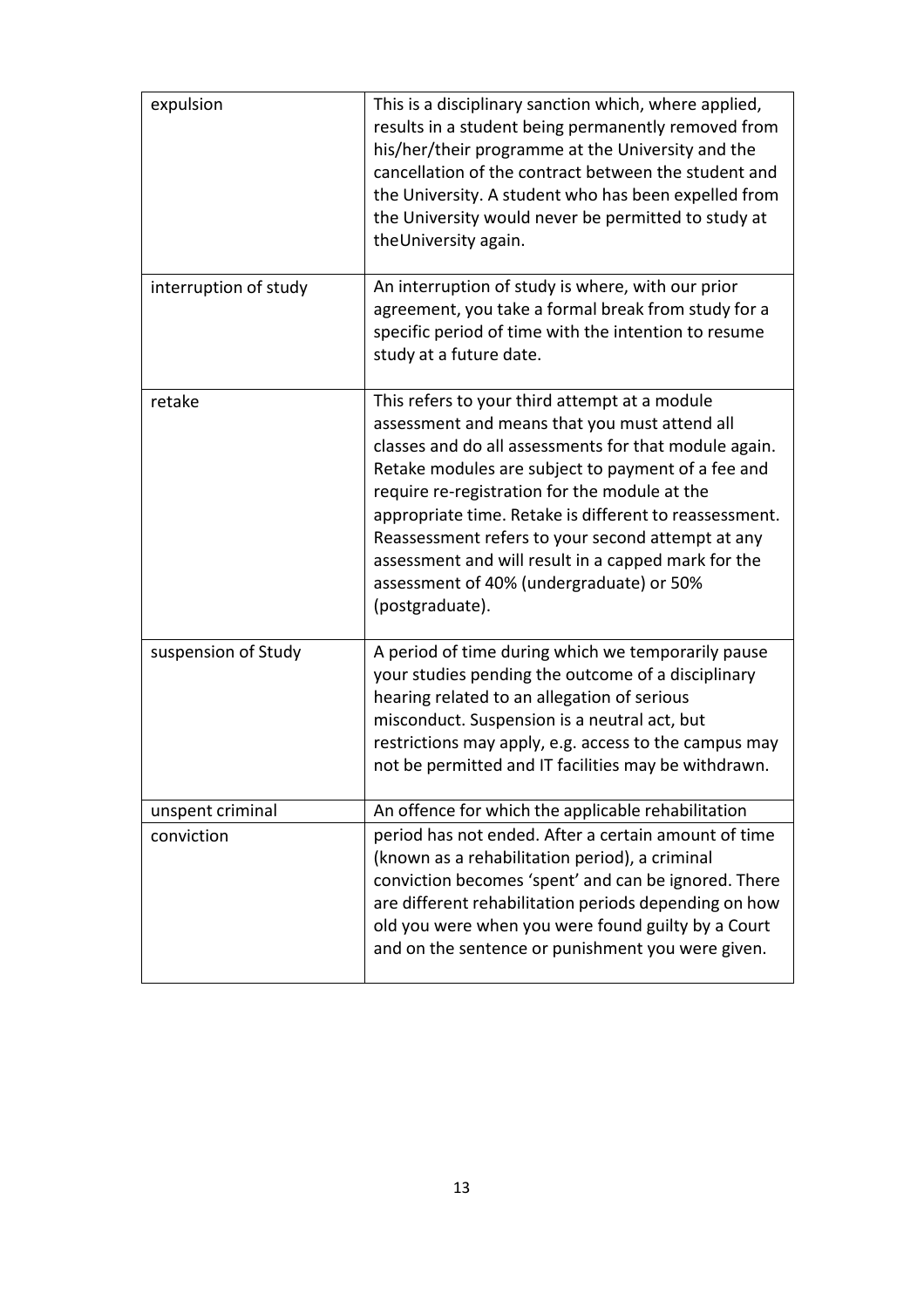## **22. List of our Rules and Regulations**

Click [here](https://beta.salford.ac.uk/student-terms-and-conditions) to view the documents that apply to all students and form part of your contract (these documents may be updated from time to time - as mentioned above). The documents you can find on this link are as follows: -

| <b>Admission as a student</b>                                           |
|-------------------------------------------------------------------------|
| Admissions Policy (including Complaints Procedure for Applicants)<br>1. |
| Applicant & Student Criminal Conviction Policy<br>2.                    |
| 3. Student Vetting Policy                                               |
|                                                                         |
| <b>Conduct, behaviour</b>                                               |
| <b>Fitness to Practise Procedure</b><br>4.                              |
| 5. Fitness to Study Procedure                                           |
| 6. Student Academic Integrity and Academic Misconduct Procedure         |
| 7. Student Charter                                                      |
| 8. Student Code of Conduct                                              |
| 9. Student Consultation                                                 |
| 10. Student Misconduct Procedure                                        |
|                                                                         |
| <b>Complaints</b>                                                       |
| 11. Student Complaints Procedure                                        |
|                                                                         |
| Fees/Refunds                                                            |
| 12. Key Facts About Fees                                                |
| 13. Refunds & Compensation Policy                                       |
| 14. Tuition Fees Policy and Tuition Fees Information                    |
|                                                                         |
| <b>Exams/Assessments</b>                                                |
| 15. Assessment and Feedback Policy                                      |
| 16. Assessment Boards for Taught Programmes Policy                      |
| 17. Examination Rules                                                   |
| 18. External Examining for All Taught Programmes Policy                 |
|                                                                         |
| Health/hardship/wellbeing                                               |
| 19. Personal Mitigating Circumstances (PMC)                             |
| 20. Student Support Policy                                              |
|                                                                         |
| IT system (including student email)                                     |
| 20. ICT Acceptable Use Policy                                           |
| <b>My information</b>                                                   |
|                                                                         |
| 21. Privacy Statement                                                   |
| Programme/studies/research                                              |
| 22. Academic Regulations for Taught Programmes                          |
| 23. Academic Regulations for Research Programmes                        |
| 24. Personal Development Planning                                       |
|                                                                         |